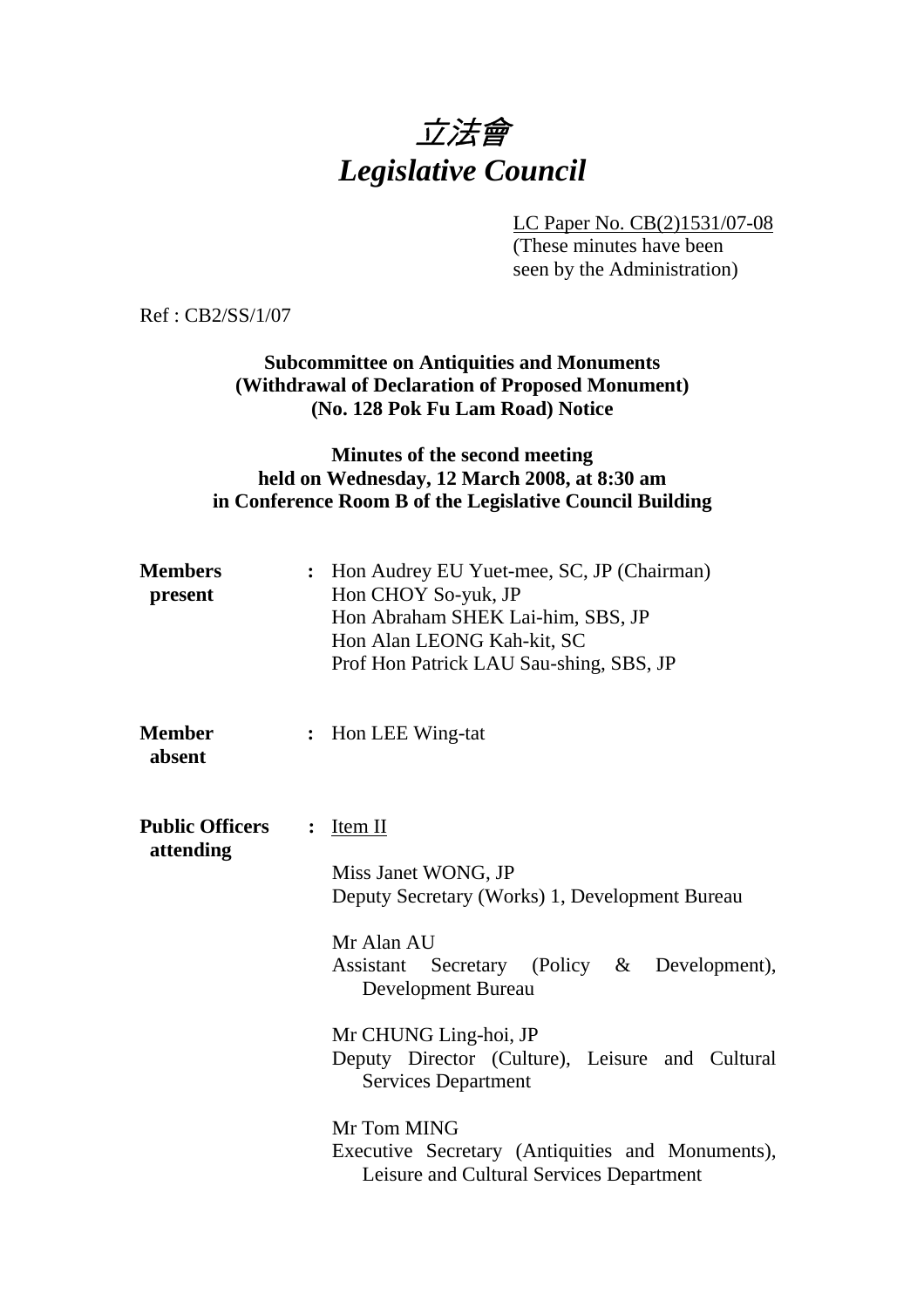Miss Angie LI Government Counsel, Department of Justice

| <b>Attendance by</b><br>invitation | $Item II$<br>$\ddot{\cdot}$                                          |  |
|------------------------------------|----------------------------------------------------------------------|--|
|                                    | Mr William Meacham                                                   |  |
|                                    | <b>Heritage Watch</b>                                                |  |
|                                    | Mr Jeffrey AU<br>Member                                              |  |
|                                    | Mr Paul Zimmerman<br>Member                                          |  |
|                                    | <b>Civic Party</b>                                                   |  |
|                                    | Mr Albert LAI<br>Vice Chairman                                       |  |
|                                    | The Hong Kong Institute of Architects                                |  |
|                                    | Mr Edward LEUNG<br>Chairman, Heritage and Conservation Committee     |  |
| <b>Clerk</b> in<br>attendance      | : Miss Odelia LEUNG<br>Chief Council Secretary (2)6                  |  |
| <b>Staff</b> in<br>attendance      | Mr Timothy TSO<br>$\ddot{\cdot}$<br><b>Assistant Legal Adviser 2</b> |  |
|                                    | Mr Stanley MA<br>Senior Council Secretary (2)6                       |  |
|                                    | Miss Carmen HO<br>Legislative Assistant (2)6                         |  |

Action

**I. Confirmation of minutes**  [LC Paper No. CB(2)1312/07-08]

The minutes of the meeting held on 29 February 2008 were confirmed.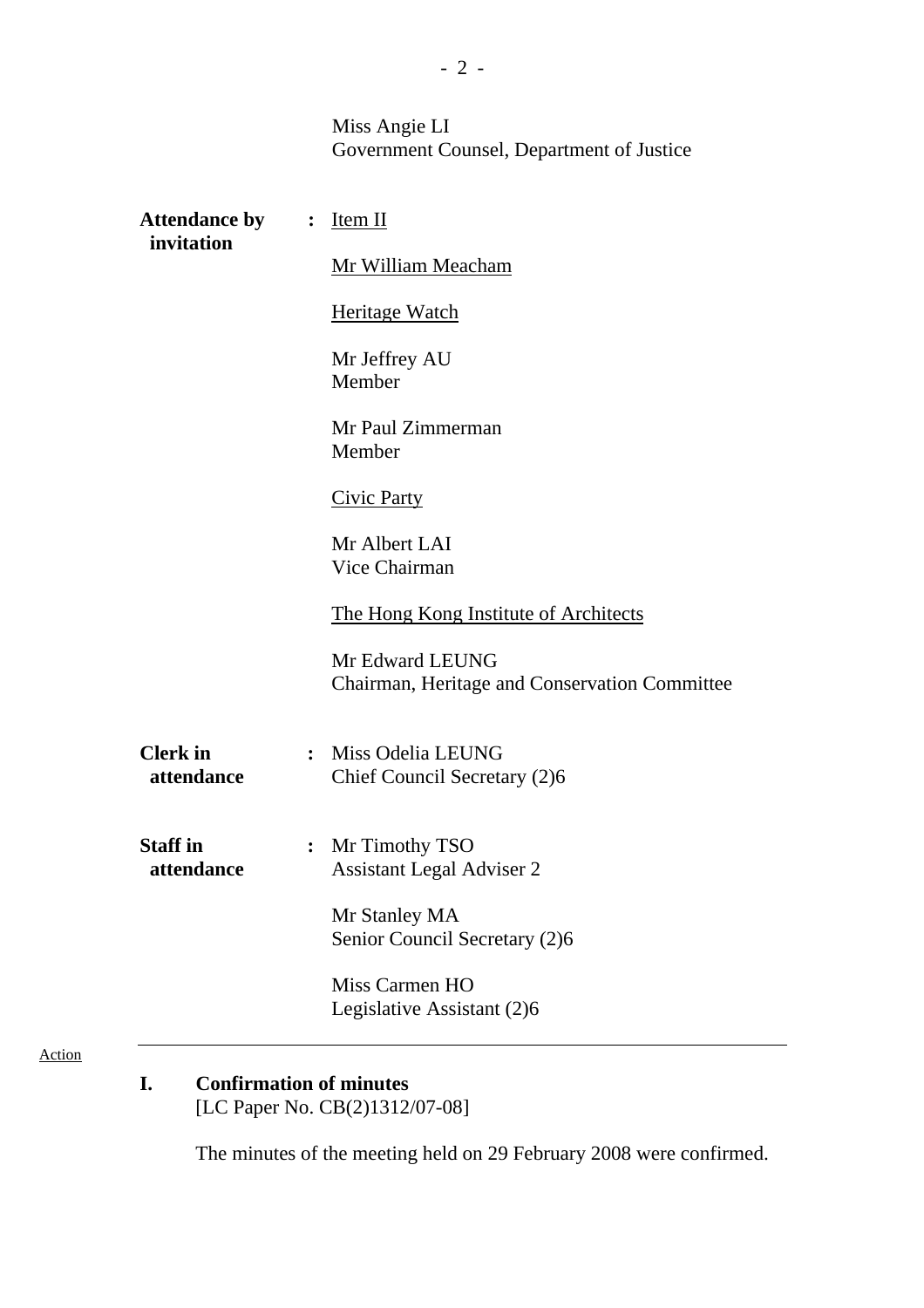# **II. Meeting with deputations and the Administration**

[LC Paper Nos. CB(2)1311/07-08(01)-(03), LS44/07-08, LS62/07-08, and LS63/06-07, L.N. 59 of 2007, L.N. 21 of 2008, File ref: HAB/CS/CR 4/1/83 and File ref: DEVB/CS/CR 4/1/83]

2. The Subcommittee deliberated (index of proceedings at **Annex**).

# Views of deputations/individual

3. Mr William Meacham and representatives of the deputations expressed reservations about the independence and impartiality of the Antiquities and Monuments Office (AMO) and the Antiquities Advisory Board (AAB) in assessing the heritage value of the buildings situated within No. 128 Pok Fu Lam Road (the Building). They queried whether AMO had taken into account other factors in its assessment such as the development value of the Building. In their view, the Administration had an apparent interest in deciding whether the Building should be declared as a monument because if the Building was not declared as a monument, the owner of the Building might redevelop it, and the land premium payable to the Administration for lease modification could be substantial. They considered it important that the Administration should seek independent professional advice by appointing an outside expert to carry out the assessment task.

4. On enhancement of heritage conservation, Mr Meacham and representatives of the deputations made the following suggestions -

- (a) the transparency and independence of the mechanism for assessing the heritage value of buildings and sites should be enhanced;
- (b) the criteria for assessing the heritage value of buildings and sites should be updated in line with the international trend;
- (c) town planning should play an increasingly important role in heritage conservation;
- (d) AAB should be reorganized as an independent statutory body to take over the functions of AMO; and
- (e) the Antiquities and Monuments Ordinance (the Ordinance) should be revamped to strengthen the heritage conservation work.

## The Administration's response

5. The Administration stressed the professionalism, impartiality and objectivity of AMO in carrying out its functions relating to the research,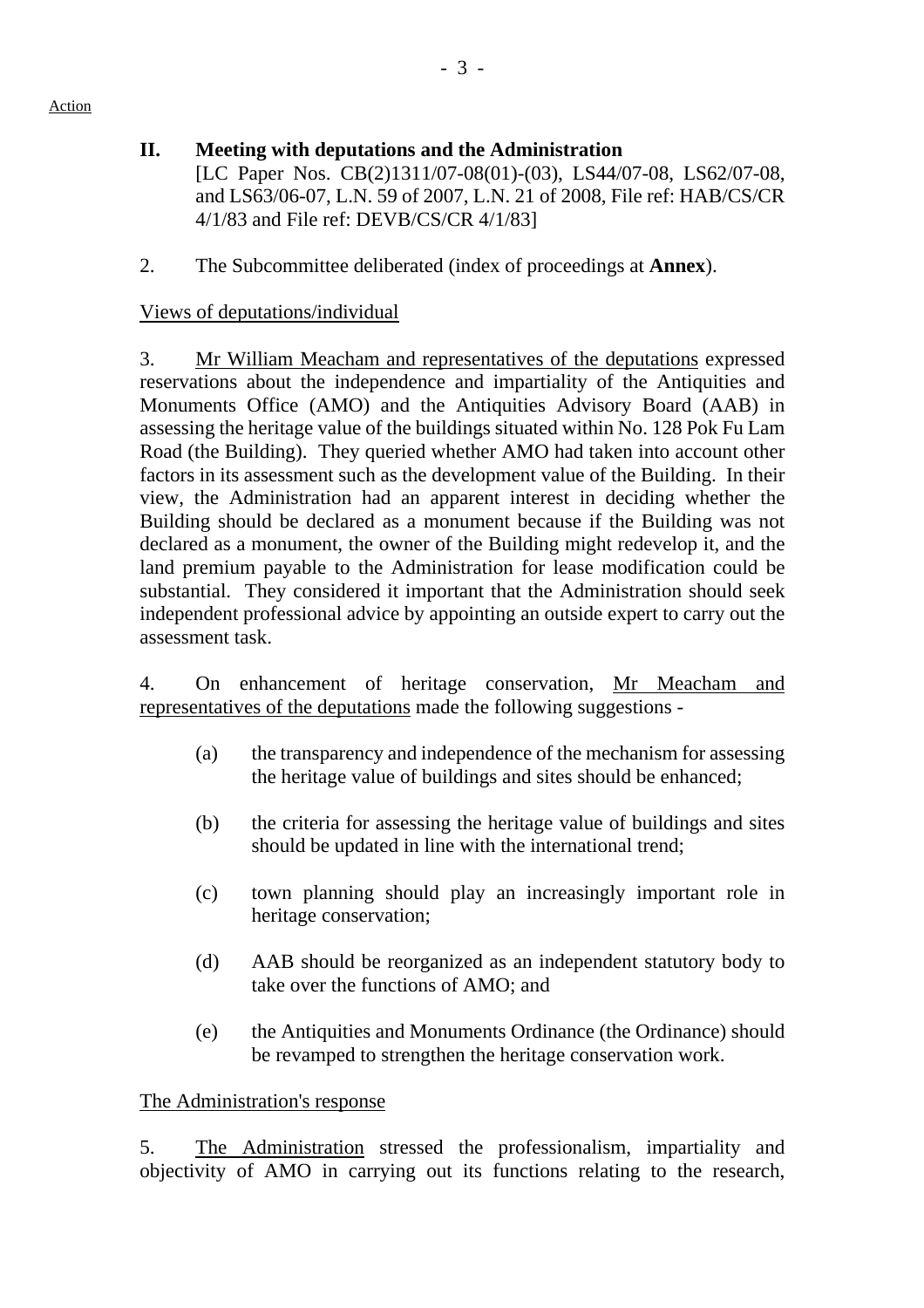Action

identification, examination and preservation of historical buildings and archaeological sites in Hong Kong. The Administration pointed out that AMO might carry out the assessment on heritage value of buildings and sites by in-house experts and/or engage outside experts to perform the task, depending on the merits and complexity of each case. In the case of the Building, AMO staff had sufficient professional knowledge and expertise to assess its heritage value. There was no need to commission an independent expert to undertake the task.

6. The Administration also clarified that generation of land premium through lease modification for the redevelopment of the site of the Building had not been an objective or consideration of the Administration. The owner might put forward redevelopment proposals through lease modification to achieve construction of new buildings and the preservation of the Building itself. Any proposal for redevelopment of the Building would require the planning approval of the Town Planning Board (TPB). Moreover, application for lease modifications by the owner of the Building (including the payment of full market value land premium, if applicable) would be considered by the Lands Department in accordance with the established procedures.

## Members' views and suggestions

7. Professor Patrick LAU, a member of AAB, informed members that AAB had discussed in-depth the heritage value of the Building, and the architectural value of the Building was the most important consideration in assessing whether it should be declared as a monument. In his view, AAB members had discharged their duties properly.

8. Miss CHOY So-yuk said that she had no doubt about the expertise of AMO and AAB in assessing the heritage value of historic buildings and monuments. However, she expressed reservations about the impartiality and independence of AMO and AAB in carrying out the task as AMO was an executive arm of the Authority under the Ordinance and AAB members were appointed by the Chief Executive. She considered that the Administration should appoint an outside expert to re-assess the heritage value of the Building.

9. Mr Alan LEONG said that in the absence of an objective and transparent policy on heritage conservation and of an independent party to assess the heritage value of the Building, his concern about the use of an administrative means to achieve a political end could not be allayed. As the Administration had held several rounds of discussions with the owner concerning possible options for preservation of the Building and the owner had indicated wish to consider preserving the Building in the redevelopment scheme, the possibility of the Administration making an expedient decision not to declare the Building as a monument under the circumstances could not be ruled out.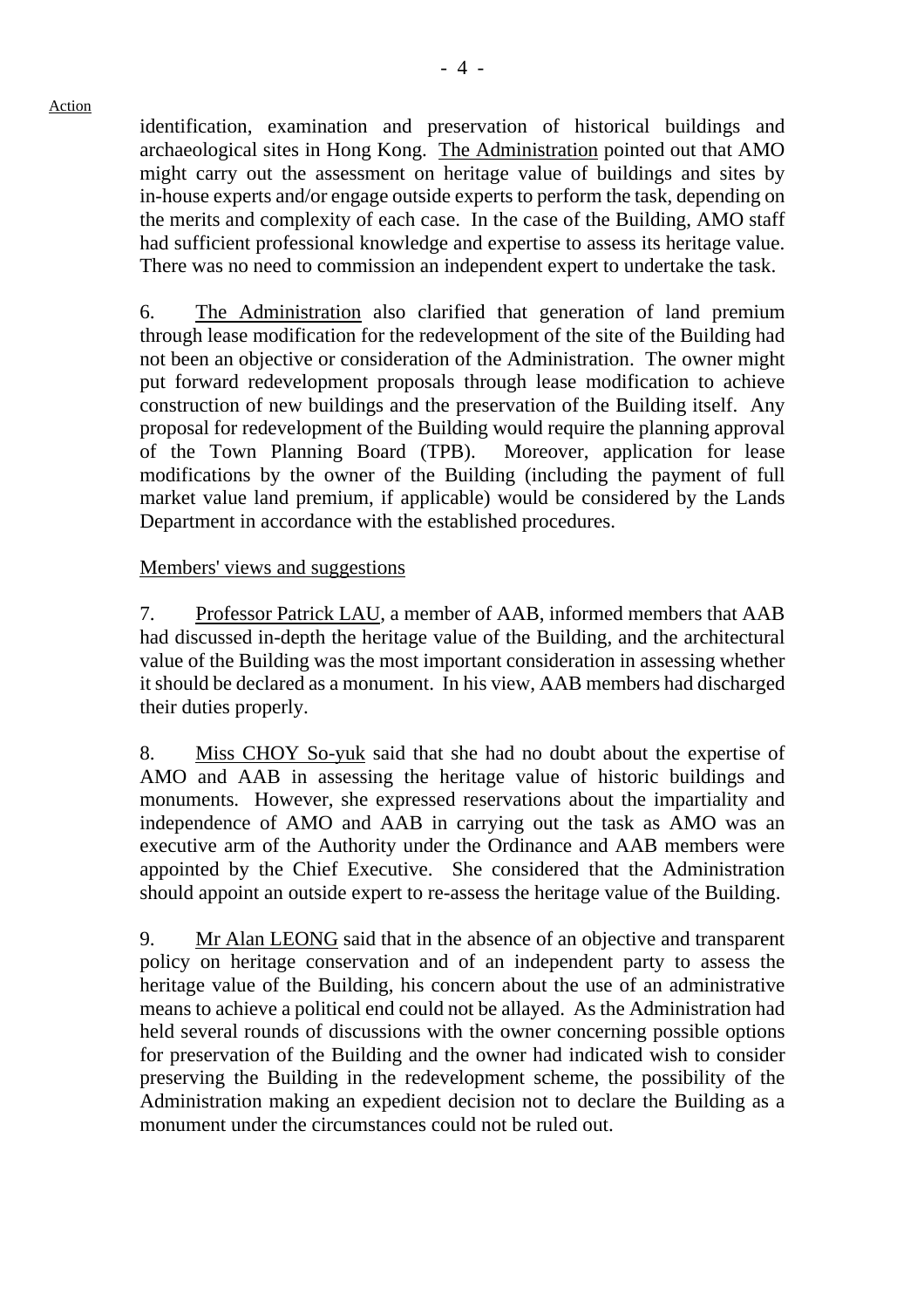10. The Administration explained that the comprehensive heritage assessment for the Building was conducted by AMO in a professional and independent manner, and the decision of withdrawal of the proposed monument declaration was a result of a proper and professional process. Since the announcement of the Government's new heritage conservation policy in October 2007, the Administration had accepted in principle the need for appropriate economic incentives to facilitate preservation of privately-owned historic buildings. However, the implementation of these incentives was complicated as it straddled a number of different areas including planning, lands and building control. Also each case had its own uniqueness. The Administration had previously reported to the Legislative Council (LegCo) that it was making a start by adopting a case-by-case approach, and that the Building was one of such cases. Against this background, the Administration had discussed with the owner of the Building on possible economic incentives. The Administration stressed that these discussions were held independently of and had no connection whatsoever with the comprehensive heritage assessment conducted by AMO.

#### Follow-up

- 11. Members requested the Administration to provide the following
	- (a) papers provided by AMO to AAB concerning the Building;
	- (b) minutes of meeting(s) of AAB at which matters relating to the Building were discussed; and
	- (c) papers and assessment reports concerning the heritage value of the Building and related matters prepared by AMO.

#### Amendment to the Notice

12. Miss CHOY So-yuk queried why the Notice took effect on the date of its publication in the Gazette. Members considered that the Administration should provide sufficient time for LegCo to complete the due process in making any legislative proposal. An item of subsidiary legislation subject to the negative vetting procedure of LegCo should not take effect until after the expiry of the scrutiny period, unless absolutely necessary.

13. The Chairman invited members' view on whether the Subcommittee should move a motion to repeal the Notice to reflect members' dissatisfaction with the way in which the Administration had handled matters relating to the declaration and withdrawal of the declaration of the Building as a proposed monument. Mr Alan LEONG expressed support for the proposal. As only three members were at the meeting then, members agreed that the Subcommittee's view on the matter be sought by circulation of paper.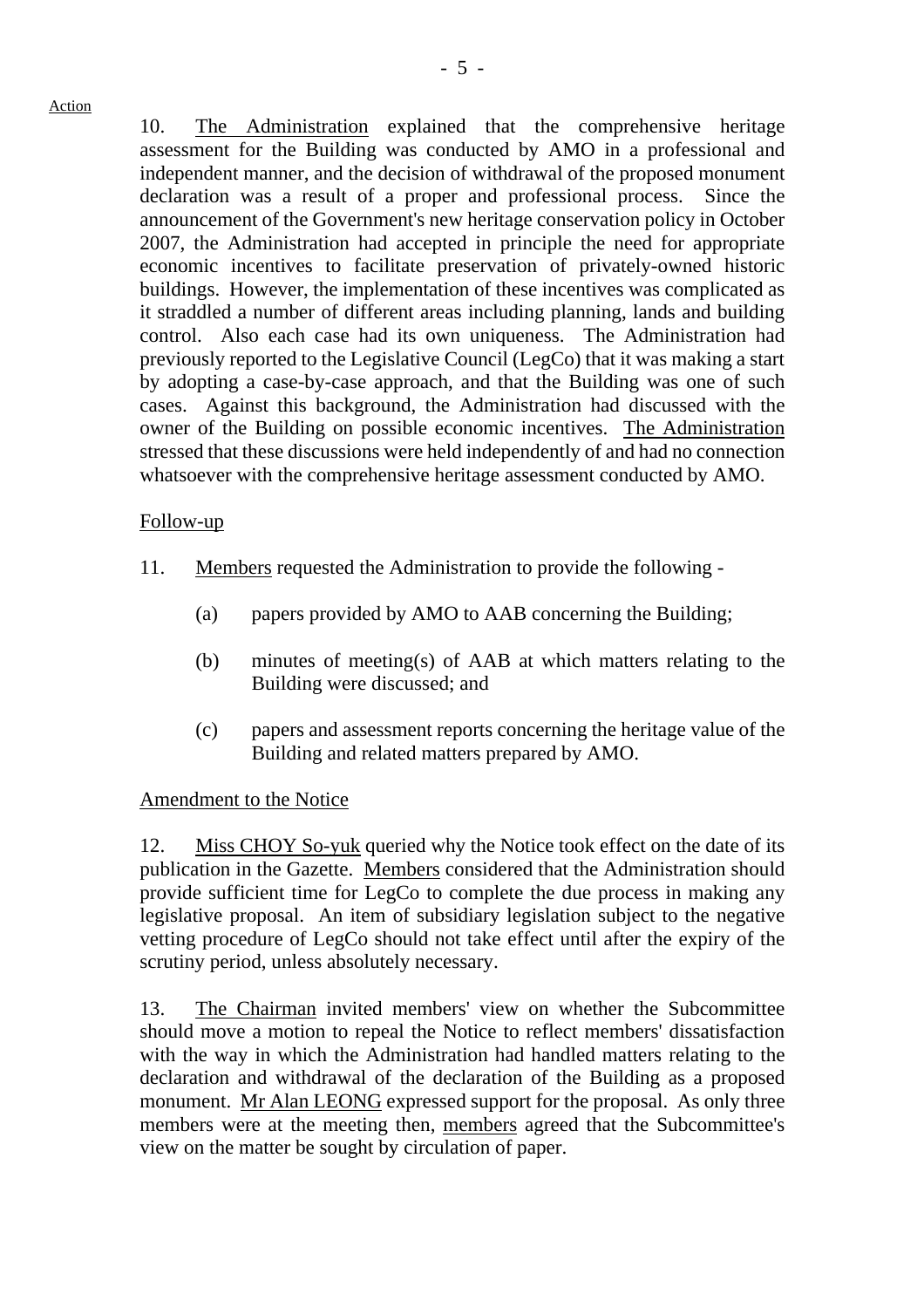- 6 -

[*Post-meeting note* : A circular to invite members' view on the proposal to repeal the Notice was issued on 13 March 2008 vide LC Paper No. CB(2)1348/07-08. By the deadline on 17 March 2008, a total of four replies were received. Three members indicated support and one member indicated objection to the proposal. Members were informed of the result vide LC Paper No. CB(2)1379/07-08 issued on 18 March 2008.]

14. Members agreed to report the deliberations of the Subcommittee on the Notice to the House Committee at the meeting on 28 March 2008. Members also agreed that the report of the Subcommittee should be sent to TPB and AAB for reference.

#### **III. Any other business**

15. There being no other business, the meeting ended at 10:23 am.

Council Business Division 2 Legislative Council Secretariat 8 April 2008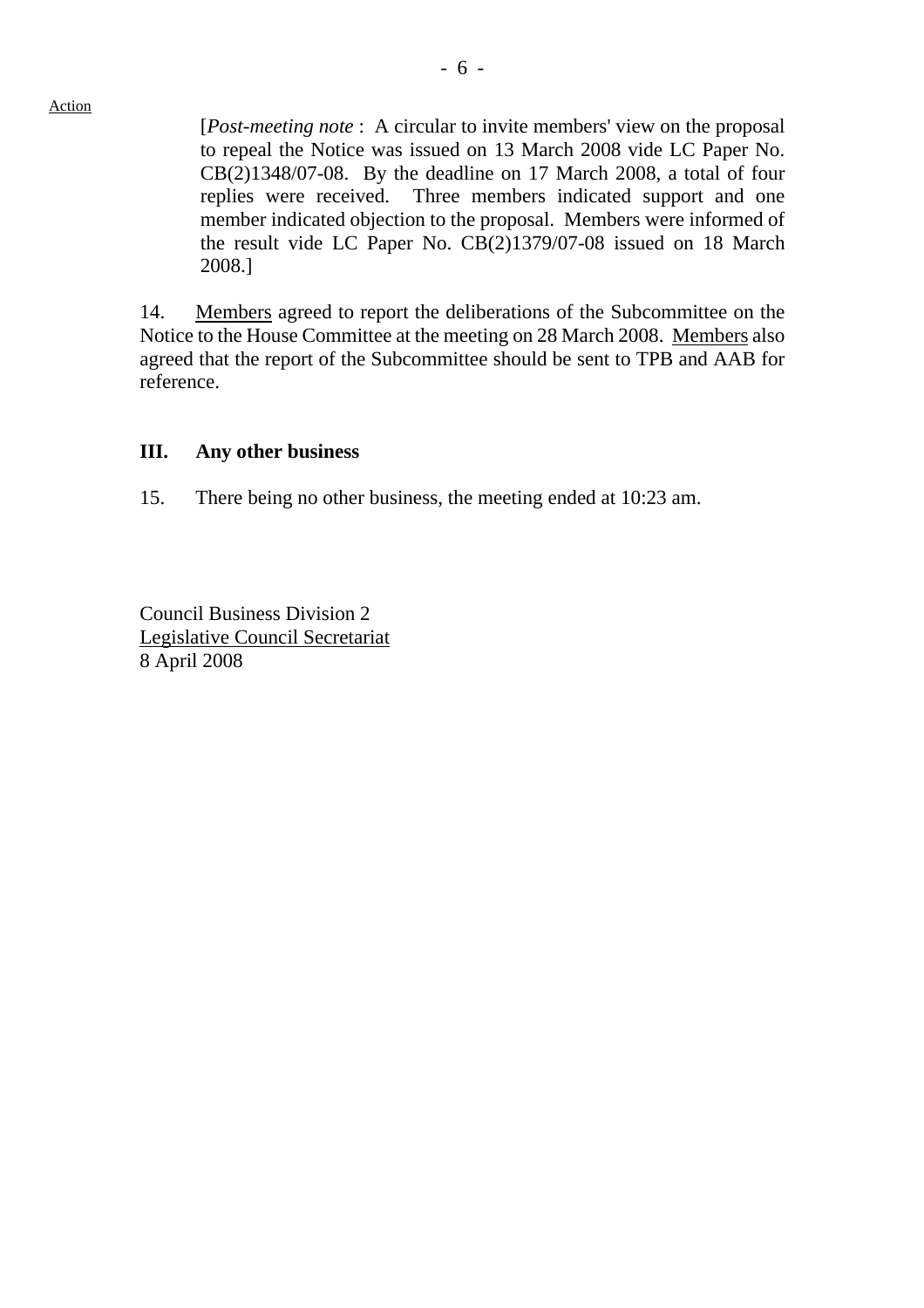#### **Annex**

# **Proceedings of the second meeting of Subcommittee on Antiquities and Monuments (Withdrawal of Declaration of Proposed Monument) (No. 128 Pok Fu Lam Road) Notice on Wednesday, 12 March 2008, at 8:30 am in Conference Room B of the Legislative Council Building**

| <b>Time</b><br>marker | <b>Speaker</b>                                  | <b>Subjects</b>                                                                                                                                                                                                                                                                                                                                 | <b>Action</b><br>required |
|-----------------------|-------------------------------------------------|-------------------------------------------------------------------------------------------------------------------------------------------------------------------------------------------------------------------------------------------------------------------------------------------------------------------------------------------------|---------------------------|
| $000000 -$<br>000504  | Chairman                                        | Briefing on matters arising from the last meeting.                                                                                                                                                                                                                                                                                              |                           |
| $000505 -$<br>000525  | Chairman                                        | Confirmation of minutes                                                                                                                                                                                                                                                                                                                         |                           |
| $000526 -$<br>001044  | Mr William Meacham                              | Presentation of views [LC Paper No. CB(2)1311/07-<br>08(03)]                                                                                                                                                                                                                                                                                    |                           |
| $001045 -$<br>001617  | Heritage Watch                                  | Presentation of views [LC Paper No. CB(2)1442/07-<br>08(01)]                                                                                                                                                                                                                                                                                    |                           |
| $001618 -$<br>002139  | Civic Party                                     | Presentation of views [LC Paper No. CB(2)1409/07-<br>$08(01)$ ]                                                                                                                                                                                                                                                                                 |                           |
| $002140 -$<br>002522  | The Hong Kong<br><b>Institute of Architects</b> | Presentation of views [LC Paper No. CB(2)1396/07-<br>$08(01)$ ]                                                                                                                                                                                                                                                                                 |                           |
| $002523 -$<br>003554  | Chairman<br>Admin                               | DS(W)1's<br>response that the<br>Antiquities<br>and<br>Monuments Office (AMO) would decide the use of<br>in-house experts and/or engage outside experts<br>according to the merits and complexities involved in<br>the assessment of the heritage value of a historic<br>building; and her briefing on the new heritage<br>conservation policy. |                           |
|                       |                                                 | $DD(C)$ 's explanation of the major considerations in<br>assessing the heritage value of a historic building and<br>of the qualifications and experiences of AMO staff.                                                                                                                                                                         |                           |
|                       |                                                 | ES(A&M)'s briefing on AMO's inspection and<br>assessment of the heritage value of the Building and<br>the social contributions of its original owner, Mr<br>Thomas TAM. His response to the two cases of<br>archaeological preservation highlighted in the<br>submission from Mr William Meacham.                                               |                           |
| $003555 -$<br>004531  | Chairman<br>Admin                               | Briefing by the Admin<br>No.<br>on LC Paper<br>$CB(2)1311/07-08(01)$ .                                                                                                                                                                                                                                                                          |                           |
| 004532 -<br>004910    | Chairman<br>ALA <sub>2</sub>                    | Briefing by ALA2 on LS62/07-08.                                                                                                                                                                                                                                                                                                                 |                           |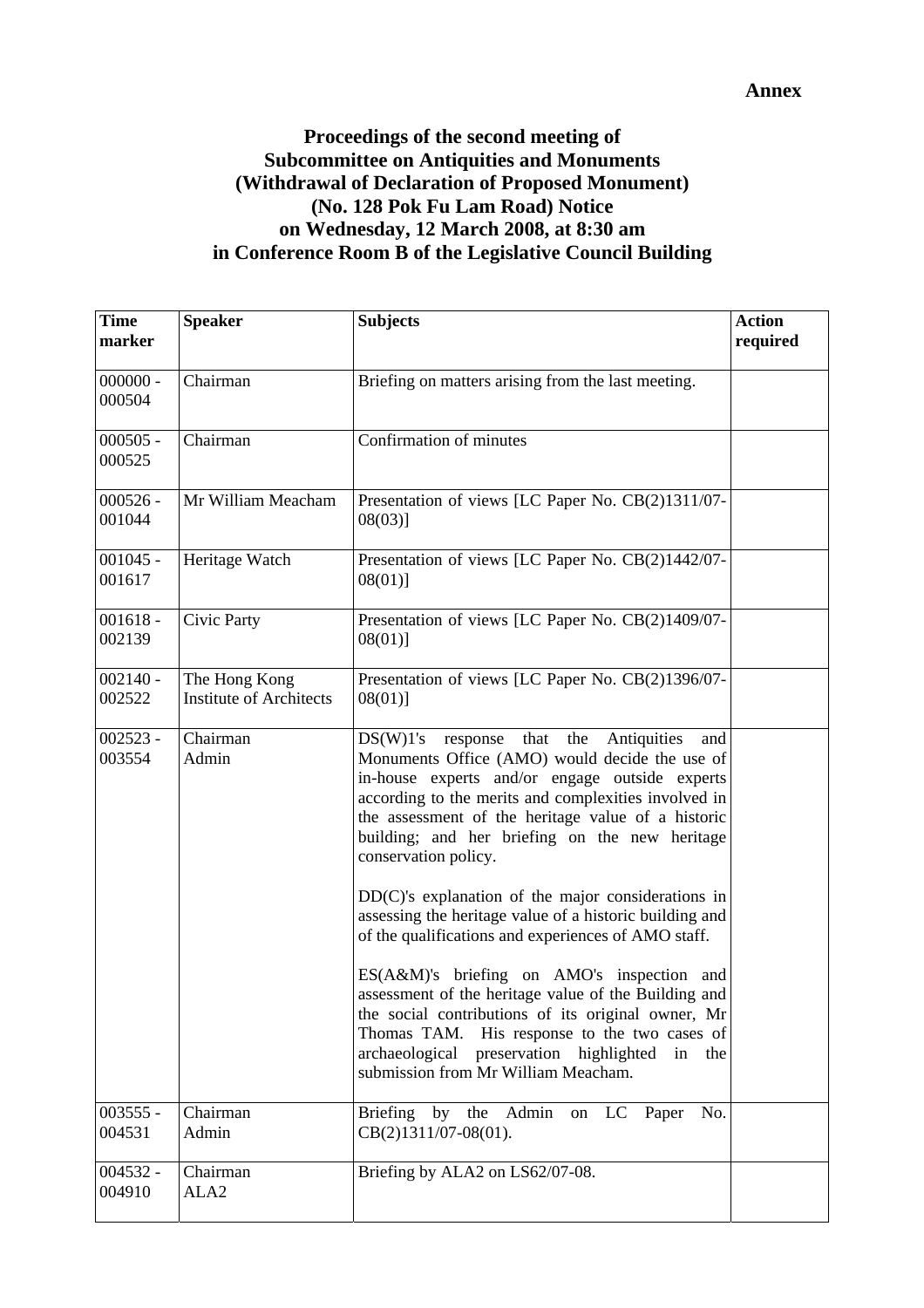| <b>Time</b><br>marker | <b>Speaker</b>                                   | <b>Subjects</b>                                                                                                                                                                                                                                                                                                                                                                                                                                                                                                                                                                                                       | <b>Action</b><br>required |
|-----------------------|--------------------------------------------------|-----------------------------------------------------------------------------------------------------------------------------------------------------------------------------------------------------------------------------------------------------------------------------------------------------------------------------------------------------------------------------------------------------------------------------------------------------------------------------------------------------------------------------------------------------------------------------------------------------------------------|---------------------------|
| $004911 -$<br>005547  | Chairman<br>Miss CHOY So-yuk<br>ALA <sub>2</sub> | Miss CHOY's query about the power and decision of<br>the Admin to effect the Notice on the date of its<br>publication in the Gazette; and her enquiry about the<br>role and power of the Town Planning Board (TPB) in<br>heritage conservation.                                                                                                                                                                                                                                                                                                                                                                       |                           |
|                       |                                                  | ALA2's advice about the power of the Admin in<br>making and effecting an item of subsidiary<br>legislation on the date of its publication in the<br>Gazette and the negative vetting procedure for<br>subsidiary legislation. His response that a heritage<br>building could be preserved through declaration of it<br>as a proposed monument or a monument under the<br>Antiquities and Monuments Ordinance.                                                                                                                                                                                                         |                           |
| $005548 -$<br>010201  | Prof Patrick LAU<br>Chairman<br>Admin            | Prof LAU's comments that the composition of the<br>Antiquities Advisory Board (AAB) had been revised<br>to include a wider representation of the community,<br>and the transparency of its meetings could be<br>enhanced. His view that AAB had thoroughly<br>discussed the heritage value of the Building on 25<br>January 2008, and that TPB should collaborate with<br>AAB in preservation of historic buildings through the<br>town planning process.                                                                                                                                                             |                           |
|                       |                                                  | $DS(W)1$ 's response that she had briefed TPB on<br>heritage conservation policy including preservation<br>of historic buildings such as King Yin Lei.                                                                                                                                                                                                                                                                                                                                                                                                                                                                |                           |
| $010202 -$<br>011402  | Mr Alan LEONG<br>Admin                           | Mr LEONG's view that Hong Kong should develop<br>an objective and transparent policy on heritage<br>conservation. The different descriptions of the social<br>status and contributions of the original owner when<br>declaring the Building as a proposed monument and<br>when withdrawing the declaration had given him the<br>impression that AMO had acted under the influence<br>of the Admin in preservation of historic buildings.<br>His suggestion that the Admin should consider the<br>suggestions of the Civil Party to improve the<br>mechanism<br>and<br>transparency<br>in<br>heritage<br>conservation. |                           |
|                       |                                                  | $DS(W)1$ 's explanation that the purpose of declaring<br>the Building as a proposed monument was to provide<br>a period of 12 months for AMO to conduct a<br>comprehensive assessment of its heritage value. The<br>Admin had no doubt about the capability, impartiality<br>and independence of AMO and AAB in this matter.<br>The Admin had no plan to appoint an outside expert<br>to re-assess the heritage value of the Building, but<br>would improve the work of AAB in heritage<br>conservation including transparency.                                                                                       |                           |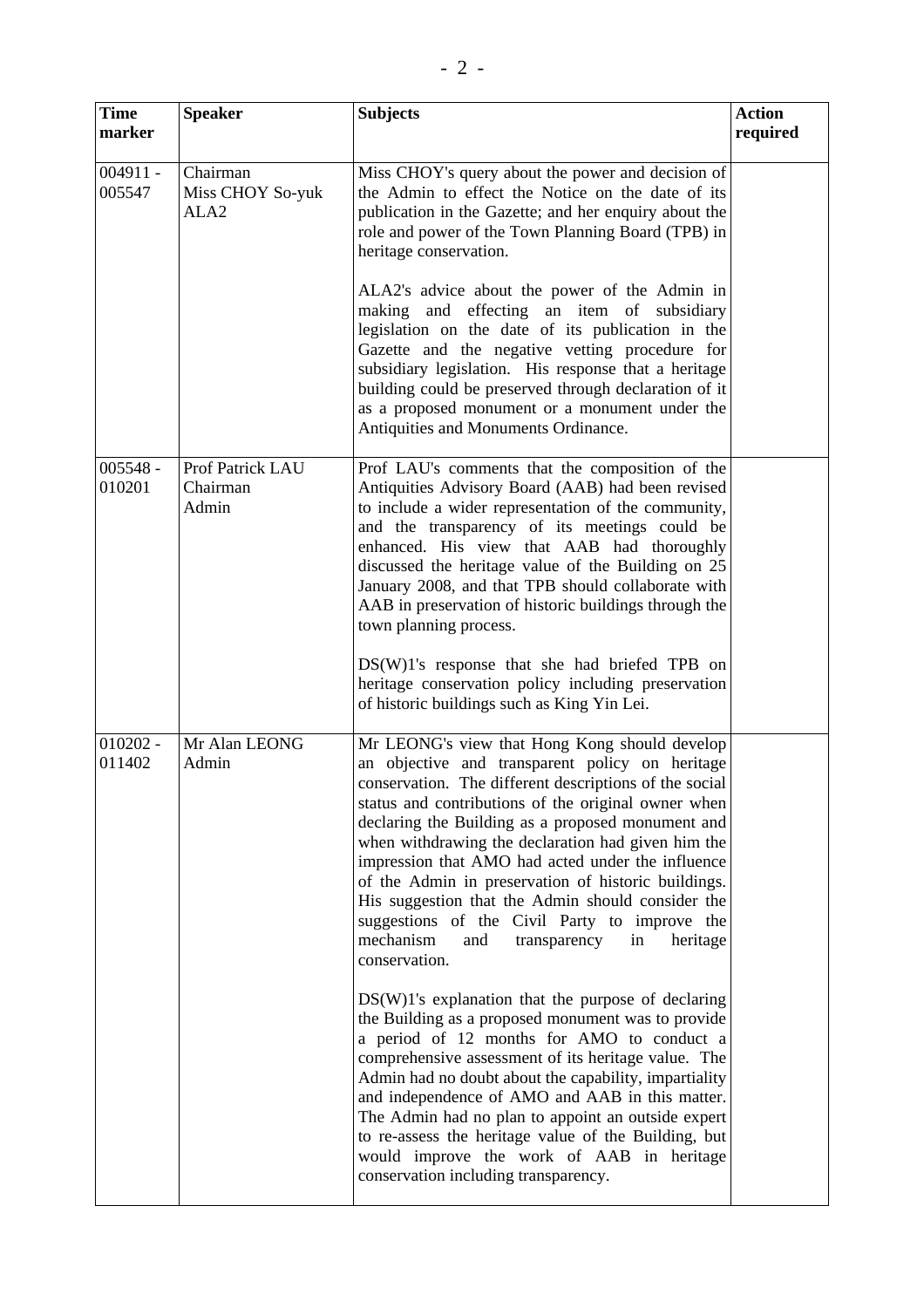| <b>Time</b><br>marker | <b>Speaker</b>                                            | <b>Subjects</b>                                                                                                                                                                                                                                                                                                                                                                                                                        | <b>Action</b><br>required |
|-----------------------|-----------------------------------------------------------|----------------------------------------------------------------------------------------------------------------------------------------------------------------------------------------------------------------------------------------------------------------------------------------------------------------------------------------------------------------------------------------------------------------------------------------|---------------------------|
| $011403 -$<br>011707  | Chairman<br>Miss CHOY So-yuk                              | Miss CHOY's expression of reservations about the<br>independence and impartiality of AMO and AAB in<br>heritage conservation as the former<br>was<br>a<br>Government department and members of the latter<br>were appointed by the Chief Executive.                                                                                                                                                                                    |                           |
| $011708 -$<br>012114  | Chairman<br>Heritage Watch                                | Mr Zimmerman's concern about the lack of details on<br>difference between the preliminary<br>the<br>and<br>comprehensive assessment of the heritage value of<br>the Building, the preservation of the Building in its<br>existing conditions, and the financial interest on the<br>part of the Government in withdrawing the<br>declaration of the Building as a proposed monument<br>to allow the owner to propose its redevelopment. |                           |
| $012115 -$<br>012502  | Civic Party                                               | Mr Albert LAI's concern about the description of the<br>social status and contributions of the original owner<br>of the Building in the LegCo Brief for the Notice,<br>and the economic consideration in assessing the<br>heritage value of the Building.<br>His request for<br>LegCo to examine the assessments conducted and<br>papers prepared by AMO and to consider moving a<br>motion to repeal the Notice.                      |                           |
| $012503 -$<br>012635  | Heritage Watch                                            | Mr Jeffrey AU's concern about the Government's<br>strategy in negotiating with the owner of the Building<br>for preserving it.                                                                                                                                                                                                                                                                                                         |                           |
| $012636 -$<br>013008  | The Hong Kong<br><b>Institute of Architects</b>           | Mr Edward LEUNG's query about the existing<br>criteria for assessment of historic buildings and his<br>view that the education and social values, etc. should<br>also be considered in evaluating the heritage value of<br>a historic building. His emphasis on assessment of<br>the architectural value of historic buildings.                                                                                                        |                           |
| $013009 -$<br>013140  | Mr William Meacham                                        | Mr Meacham's concern about the unanimous support<br>of AAB for withdrawing the declaration of the<br>Building as a proposed monument and his emphasis<br>on the significance of dissenting views in the<br>assessment of the heritage value of historic buildings.                                                                                                                                                                     |                           |
| $013141 -$<br>013941  | Chairman<br>Admin<br>Miss CHOY So-yuk<br>ALA <sub>2</sub> | Chairman's and Miss CHOY's request for the See para 11<br>provision of relevant reports and papers compiled by $of$<br>AMO and provided to AAB relating to the Building, minutes<br>including<br>assessment reports and<br>minutes<br>of<br>meetings.                                                                                                                                                                                  | the                       |
|                       |                                                           | $DD(C)$ 's response to relay members' request to $AAB$<br>for consideration.<br>DS(W)1's clarification that the Administration had<br>previously reported to the Legislative Council that it<br>was making a start by adopting a case-by-case<br>approach on examining economic incentives, and that<br>the Building was one of such cases.<br>DS(W)1's                                                                                |                           |